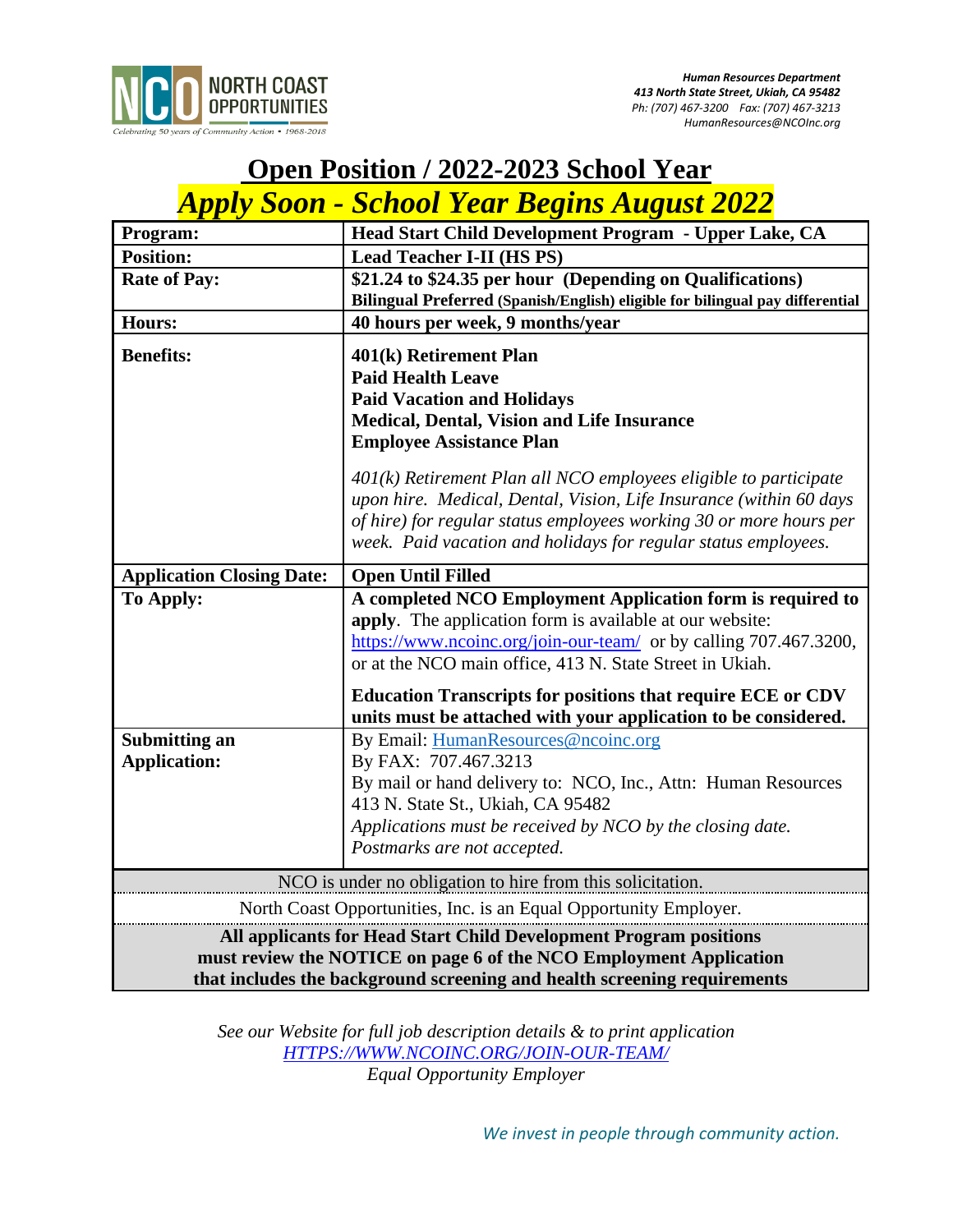#### **NORTH COAST OPPORTUNITIES, INC. 413 NORTH STATE STREET, UKIAH, CA 95482 JOB DESCRIPTION**

**REPORTS TO: SITE SUPERVISOR SUPERVISORY RESPONSBILITY: YES FLSA / IWC STATUS: NON-EXEMPT WC CODE: 9059**

**POSITION: LEAD TEACHER I-II, HEAD START PRESCHOOL PROGRAM: HEAD START CHILD DEVELOPMENT PROGRAM**

#### **I. GENERAL DUTIES AND RESPONSIBILITIES**

Under general supervision and direction of the Site Supervisor, is responsible for the overall planning and implementation of the Head Start (HS) curriculum for the classroom, and for parent education. Oversees the operation of the classroom and the parent volunteer program. Supervises assigned staff members.

#### **II. JOB DUTIES AND RESPONSIBILITIES**

- 1. Responsible for the health and safety of children enrolled at the site while under our care.
- 2. Participates in regular reflective supervision sessions and self-assessment to promote ongoing professional development. **\*\***
- 3. Administers the daily operation of the classroom within the requirements of State Licensing Regulations, HS Performance Standards and State Funding Terms and Conditions (CSPP) where required.
- 4. Under the direction of the site supervisor trains, supervises and evaluates associate teacher(s) and aides working in the classroom; conducts regular classroom observation and supervision sessions with assigned staff and facilitates team teaching and planning. **\*\***
- 5. Develops list of needed education supplies and materials and submits list to the site's assigned Child Development Supervisor (CDS) and the Education, Disabilities and Mental Health (EDMH) Manager for review. **\*\***
- 6. Keeps required records, documents services and follow-up, and ensures compliance with HS Performance Standards in education and special education service areas. **\*\***
- 7. Plans and implements curriculum for assigned classroom according to HS Performance Standards and CSPP where required and posts weekly lesson plans. **\*\***
- 8. Conducts two home visits and two conferences during the program year with parent(s) or guardian(s) of each assigned child. **\*\***
- 9. Assists the Site Supervisor with ordering janitorial and office supplies and classroom materials as needed.
- 10. Supervises and participates in the daily cleaning of the classroom (i.e., sweeping and mopping floors, sanitizing bathrooms, etc.); assists the Site Supervisor in maintaining the Center facility and play yard areas.
- 11. Mobilizes parent(s) or guardians(s) and other volunteers to work in the classroom; provides orientation, supervision of and guidance to classroom volunteers.
- 12. Administers a developmental screening tool to each assigned child within 45 days of enrollment and regularly performs ongoing assessment of the child's development throughout the school year. **\*\***
- 13. Through observation, use of individual child portfolios and with parent input, develops goals that individualize the curriculum for each child. **\*\***
- 14. Facilitates learning and development of each child using an appropriate, program approved, ongoing assessment tool.
- 15. Responsible for recognizing signs of early disabling conditions (exceptional needs); follows Head Start Child Development Program (HSCDP) special education procedures implementing as needed special goals and objectives for each child under supervision of the EDMH staff in conjunction with the Local Education Agency (LEA.)
- 16. Works with HS Infant Toddler (I/T) staff to facilitate smooth transition from HS I/T to HS Preschool (PS) classrooms. **\*\***
- 17. Facilitates activities with LEA to ensure a smooth transition from HSCDP to kindergarten. **\*\***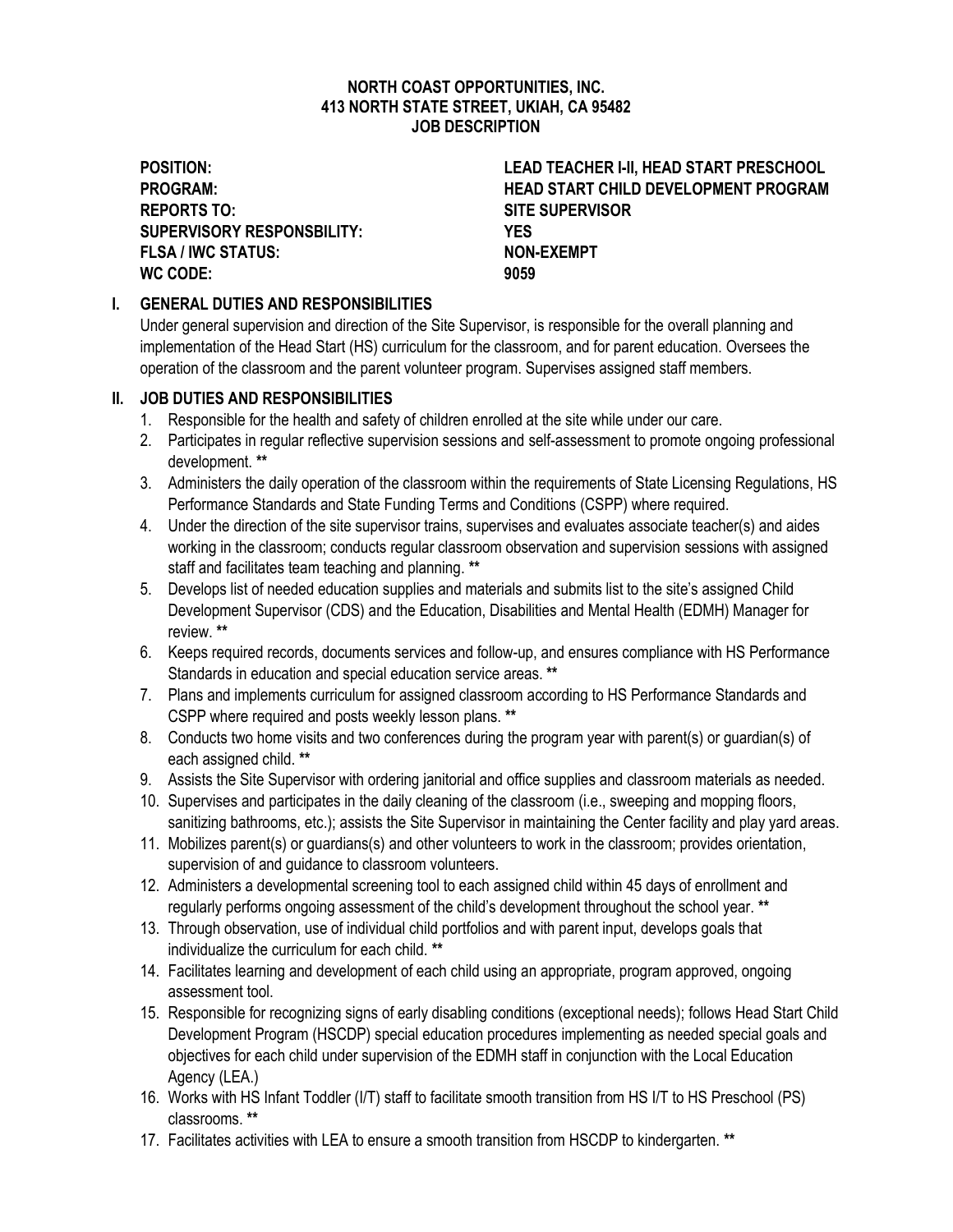- 18. Communicates with classroom parents/guardians regarding Center activities and child development information through parent bulletin boards, etc. and/or Center/classroom calendars. **\*\***
- 19. For bilingual employees, performs all job duties utilizing dual language ability as necessary to provide optimum support and services for clients and HSCDP staff.
- 20. Provides childcare during parent meetings and activities.
- 21. Takes responsibility for staying informed of future changes to position qualification requirements; maintains a current professional development plan with assistance from supervising staff to prepare for upcoming position qualification requirements changes.
- 22. Attends scheduled staff meetings, in-service trainings and conferences as necessary.
- 23. Responsible for generating, collecting and documenting In-Kind.
- 24. Aligns work behaviors in conformance with NCOs Mission, Vision and Values.
- 25. Work Habits:
	- Arrives to work on time and obtains approval from supervisor for changes in work schedule or absences.
	- Maintains a high level of confidentiality in all aspects of work and in alignment with Agency and program policies and procedures.
	- Treats co-workers and clients with respect.
	- Represents NCO and its programs to the community in a positive light.
	- Is able to stay focused on the job.
	- Takes pride in creating a positive, efficient work environment.
	- Is able to constructively adapt to change.
	- Dresses appropriately for the assigned job duties and responsibilities.
	- Follows the NCO Injury Illness and Prevention Plan, as well as all Agency and program safety protocols, procedures, and policies.
- 26. Other duties as assigned.
- 27. Lead Teacher II only: In coordination with the CDS, assesses training needs of assigned staff members; organizes, implements and/or conducts staff training as appropriate.

*\*\* Does not apply to Substitutes.*

## **III. JOB QUALIFICATIONS**

Lead Teacher I

- 1. Must have an Associate degree from an accredited school in Early Childhood Education/Child Development (ECE/CDV) or in a related field, including 12 core units. (Core courses include child/human growth & development; child/family/community or child and family relations; and programs/curriculum.)
- 2. Must hold and maintain current a California Department of Education (CDE) Child Development Teacher Permit or higher.
- 3. A minimum of two years early childhood classroom experience is required; a minimum of two years of staff supervision experience is preferred.

## Lead Teacher II

In addition to Lead Teacher I qualifications 2 and 3, must have a bachelor's degree from an accredited school in ECE/CDV or in a related field with 12 core units.

#### Lead Teacher I – II

- 1. Must have a working knowledge of the principles and practices of Early Childhood Education.
- 2. Demonstrated ability to provide leadership and stability for program continuity.
- 3. Must be able to develop and implement effective lesson plans with team teaching approach.
- 4. Must possess excellent written and oral English communication skills and the ability to consistently communicate in an effective and professional manner.
- 5. Must be proficient in use of computers and a variety of software programs, including web-based platforms; must at a minimum be familiar with the use of word processing, email and spreadsheet programs.